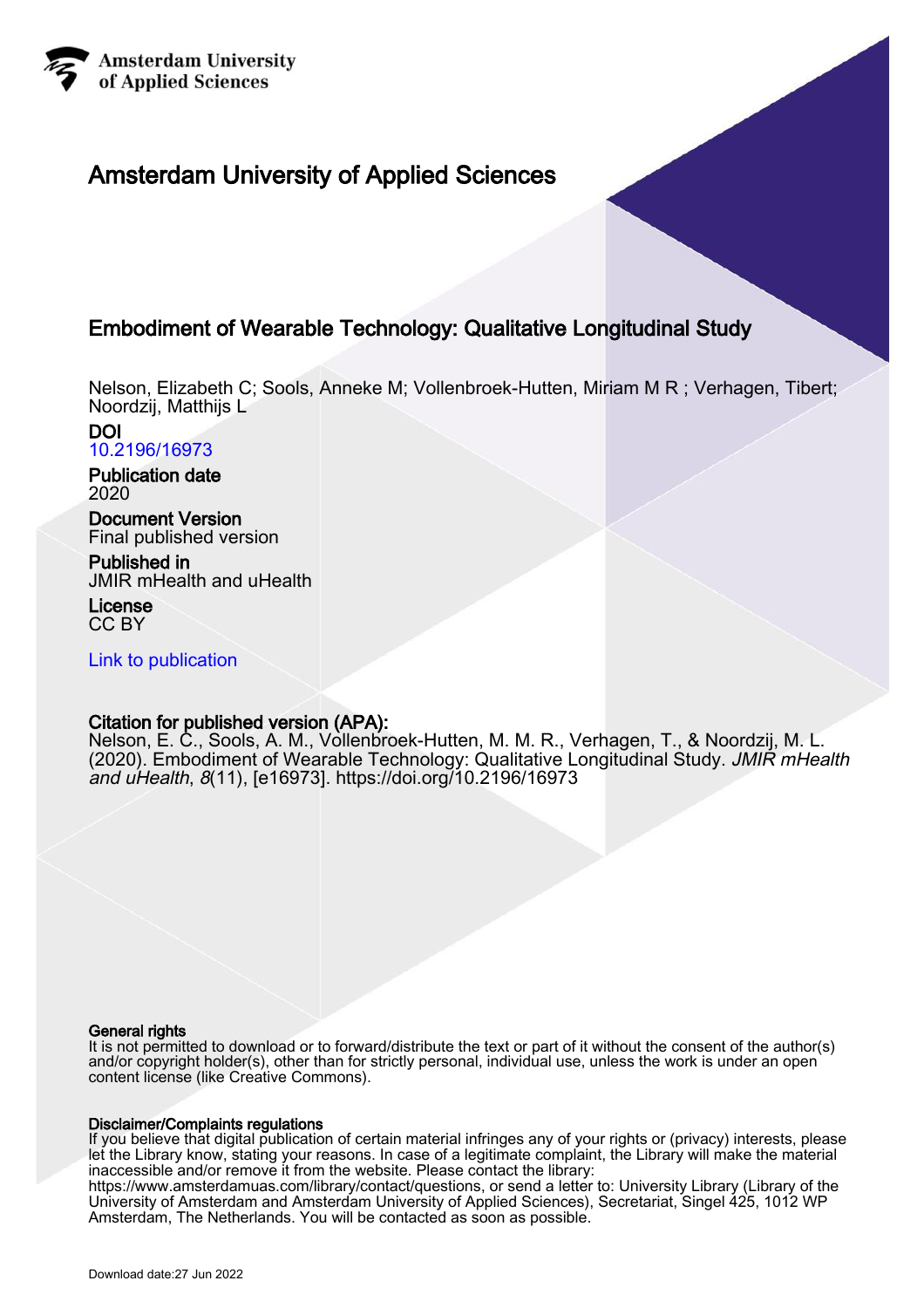### **Original Paper**

# Embodiment of Wearable Technology: Qualitative Longitudinal **Study**

Elizabeth C Nelson<sup>1</sup>, MSc; Anneke M Sools<sup>2</sup>, PhD; Miriam M R Vollenbroek-Hutten<sup>1,3</sup>, PhD; Tibert Verhagen<sup>4</sup>, PhD; Matthijs L Noordzij<sup>2</sup>, PhD

<sup>1</sup> Faculty of Electrical Engineering, Mathematics and Computer Science, University of Twente, Enschede, Netherlands

<sup>2</sup>Department of Psychology, Health and Technology, University of Twente, Enschede, Netherlands

<sup>3</sup>Ziekenhuis Groep Twente, Almelo, Netherlands

<sup>4</sup>Center for Market Insights, Amsterdam University of Applied Sciences, Amsterdam, Netherlands

#### **Corresponding Author:**

Elizabeth C Nelson, MSc Faculty of Electrical Engineering, Mathematics and Computer Science University of Twente Drienerlolaan 5 7522 NB Enschede Netherlands Phone: 31 642683161 Email: [elizabeth@learnadaptbuild.com](mailto:elizabeth@learnadaptbuild.com)

## *Abstract*

**Background:** Current technology innovations, such as wearables, have caused surprising reactions and feelings of deep connection to devices. Some researchers are calling mobile and wearable technologies cognitive prostheses, which are intrinsically connected to individuals as if they are part of the body, similar to a physical prosthesis. Additionally, while several studies have been performed on the phenomenology of receiving and wearing a physical prosthesis, it is unknown whether similar subjective experiences arise with technology.

**Objective:** In one of the first qualitative studies to track wearables in a longitudinal investigation, we explore whether a wearable can be embodied similar to a physical prosthesis. We hoped to gain insights and compare the phases of embodiment (ie, initial adjustment to the prosthesis) and the psychological responses (ie, accept the prosthesis as part of their body) between wearables and limb prostheses. This approach allowed us to find out whether this pattern was part of a cyclical (ie, period of different usage intensity) or asymptotic (ie, abandonment of the technology) pattern.

**Methods:** We adapted a limb prosthesis methodological framework to be applied to wearables and conducted semistructured interviews over a span of several months to assess if, how, and to what extent individuals come to embody wearables similar to prosthetic devices. Twelve individuals wore fitness trackers for 9 months, during which time interviews were conducted in the following three phases: after 3 months, after 6 months, and at the end of the study after 9 months. A deductive thematic analysis based on Murray's work was combined with an inductive approach in which new themes were discovered.

**Results:** Overall, the individuals experienced technology embodiment similar to limb embodiment in terms of adjustment, wearability, awareness, and body extension. Furthermore, we discovered two additional themes of engagement/reengagement and comparison to another device or person. Interestingly, many participants experienced a rarely reported phenomenon in longitudinal studies where the feedback from the device was counterintuitive to their own beliefs. This created a blurring of self-perception and a dilemma of "whom" to believe, the machine or one's self.

**Conclusions:** There are many similarities between the embodiment of a limb prosthesis and a wearable. The large overlap between limb and wearable embodiment would suggest that insights from physical prostheses can be applied to wearables and vice versa. This is especially interesting as we are seeing the traditionally "dumb" body prosthesis becoming smarter and thus a natural merging of technology and body. Future longitudinal studies could focus on the dilemma people might experience of whether to believe the information of the device over their own thoughts and feelings. These studies might take into account constructs, such as technology reliance, autonomy, and levels of self-awareness.

[XSL](http://www.w3.org/Style/XSL)•FO **[RenderX](http://www.renderx.com/)**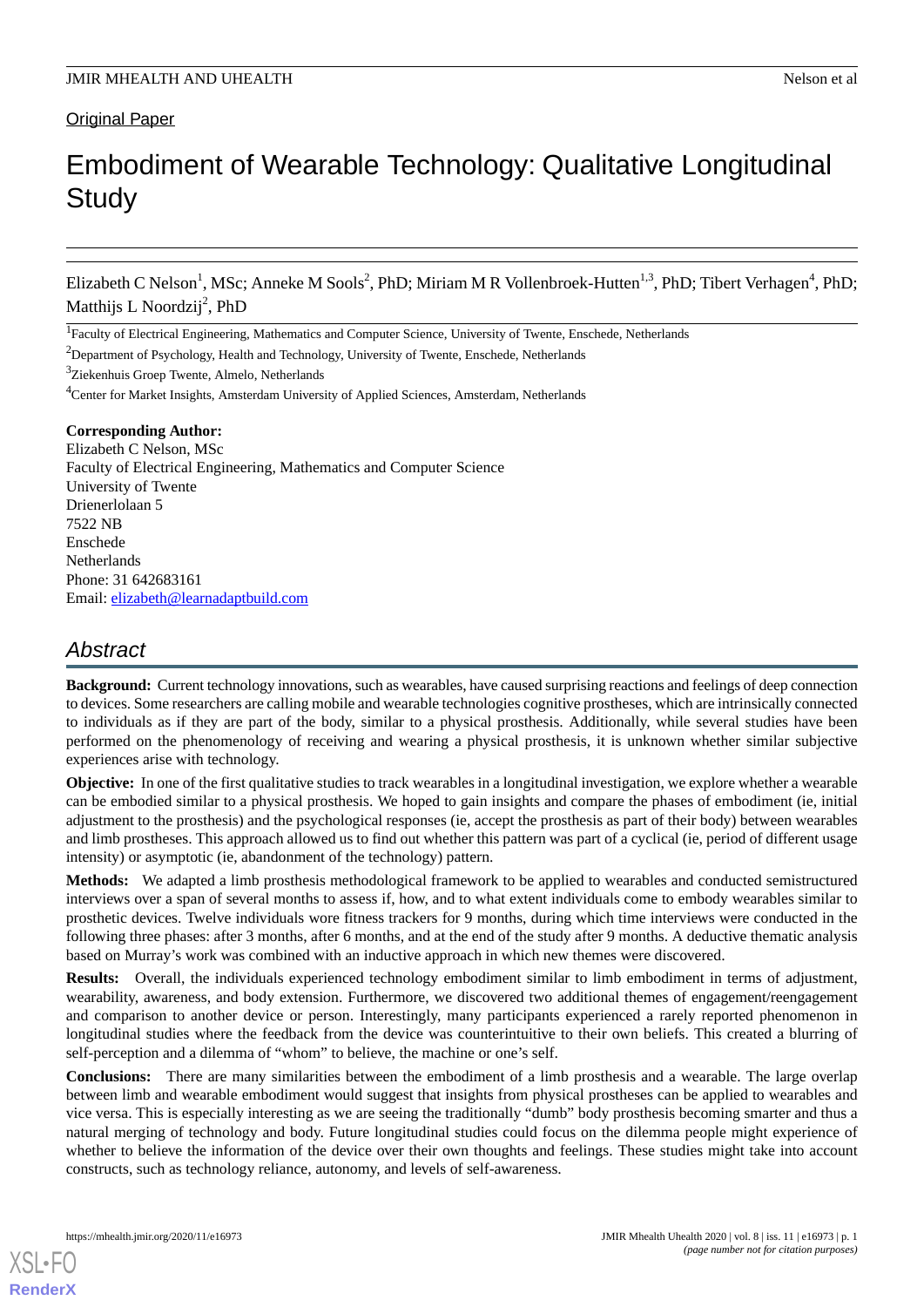#### **KEYWORDS**

wearability; implantable wearable; body extension; smart prosthesis; implantable devices; technology dependence; cognitive prosthesis; phenomenology; embodied self-discrepancy; technology addiction; longitudinal qualitative design

### *Introduction*

Individuals are increasingly wearing devices on their bodies, which monitor their behavior and provide coaching through associated apps. On one hand, the interaction with these types of devices might result in a sustained experience, where technology extends the body [[1-](#page-8-0)[3\]](#page-8-1), cognition, and even self, which was recently conceptualized as wearable technology embodiment [\[4\]](#page-8-2). This is in line with other work in which wearables were referred to as cognitive prostheses [[5](#page-9-0)[,6](#page-9-1)]. With this label, the positive enabling effects of the wearable on cognition (eg, improved self-regulation for going to bed on time with sleep tracking) is put in the same category as those that can be expected in the motoric domain from a physical prosthesis. On the other hand, some researchers have suggested that the effects and even the active use of wearables are short lived (ie, not more than a few weeks) and inconsequential [[7\]](#page-9-2). This might also be in line with a popular belief that wearables, such as an activity tracker that counts and displays steps, are devices that might have an initial appeal, but will quickly be discarded after the novelty effect wears off [\[7](#page-9-2)-[11\]](#page-9-3). Importantly, it is unknown how people experience wearables over longer periods of time given the dearth of longitudinal qualitative research on this topic  $[8,12,13]$  $[8,12,13]$  $[8,12,13]$  $[8,12,13]$  $[8,12,13]$ . What is known from a qualitative and longitudinal perspective is how people engage with, adapt to, and embody physical prostheses [\[14](#page-9-7)[-16](#page-9-8)]. Given the initial viewpoint presented above, the expectation for wearables is that there may be noteworthy overlap between user experiences with and perspectives on prosthesis and wearable embodiment. However, if wearables in practice are quickly discarded, the alignment with physical prosthesis embodiment (on which people rely heavily to regain physical capabilities) will be problematic or even impossible. The aim of this research was to study to what extent the experiences that previously have been associated with adaptation over several months to a physical prosthesis [\[14](#page-9-7)] are applicable and representative for the embodiment of a wearable.

Murray [\[14](#page-9-7)] investigated user perspectives on the embodiment of a physical prosthesis, which provided important insights into the phases of embodiment (ie, initial adjustment to the prosthesis) and the psychological responses to the prosthesis (ie, accepting the prosthesis as part of their body). The process phases and psychological responses represent a comprehensive foundation to understand and categorize embodiment of not only a prosthesis but also any item embodied by the user. Murray's six themes include (1) adjustment to a prosthesis; (2) balance of the body; (3) awareness of the prosthesis; (4) the prosthesis as a tool or corporeal structure; (5) the knowing body; and (6) the phantom becomes the prosthesis, extending the body.

The first theme (adjustment to a prosthesis) describes the initial period of mental and physical adjustment after receiving a new prosthetic device. In order to embody a prosthesis, an individual

must create a working relationship with it, integrating it into the daily routine. The maintenance of the prosthesis during this time is described as considerable, but the tasks are eventually absorbed into a schedule or rhythm requiring little thought. Past research on technology use describes a similar process during the initial period with a new technology device. Research has found that interaction with a new technology first evokes a cognitive response to the device, followed by a behavioral response [[17,](#page-9-9)[18](#page-9-10)], which can either lead to the adoption or abandonment of the technology [[19\]](#page-9-11). It is unknown to what extent initial technology adoption and experience is similar to physical prosthesis embodiment during the first 3 months of active use.

The second theme from Murray (the balance of the body) evaluates the adjustment to the imbalance created by the amputation or prosthetic device. Balance is key in creating a good fit between an individual and a prosthesis, making it easier to wear. Individuals wearing a well-balanced prosthetic device describe an ongoing process of "subconscious compensation" to naturally reposition the body to improve balance [[14\]](#page-9-7). Creating a good fit with a prosthetic limb relates closely to the concept of wearability, which involves the degree of physical, mental, and/or social comfort in wearing a device [[20\]](#page-9-12). Highly wearable technologies are comfortable and easy to wear (no distraction or attention demand) [\[20](#page-9-12)] and have been shown to have higher success rates for continued use [\[21](#page-9-13)]. Patients receiving a new wearable to replace an older version described feeling like "a living medical instrument" [[22\]](#page-9-14) while wearing the device. What is interesting to discover is to what extent the wearability of the wearable device impacts the embodiment of the device.

The third theme from Murray (awareness of the prosthesis) explains the changing nature of use over time (ie, disturbances or ease of use). A prosthesis that is embodied is integrated into the body, operating automatically without disruption or attention. Feedback from the technology, or contextual awareness [[20\]](#page-9-12), also has to feel automatic. Therefore, push notifications or other content can either be welcomed or be considered a disruption. The quality of the information and the extent to which people are engaged can ultimately impact their behavior [\[23](#page-9-15),[24\]](#page-9-16). Unpredictable or unusual feedback can engage people and compel their attention [\[20](#page-9-12)]. This presents a possible contrast between the unwelcomed interruption or awareness of a physical prosthesis and the welcome feedback interruption of a wearable.

Murray's fourth, fifth, and sixth themes analyze the deeper emotional relationship with the technology. Murray's fourth theme (the prosthesis as a tool or corporeal structure) examines whether individuals felt either a sense of completeness with the device or the prosthesis remained a helpful but external tool [[14,](#page-9-7)[25-](#page-9-17)[28\]](#page-9-18). Research in mobile phones focuses on the adoption of technology beyond a technical tool, with features such as gamification [[29](#page-9-19)[,30](#page-9-20)]. Gamified elements have been successful

 $XS$  $\cdot$ FC **[RenderX](http://www.renderx.com/)**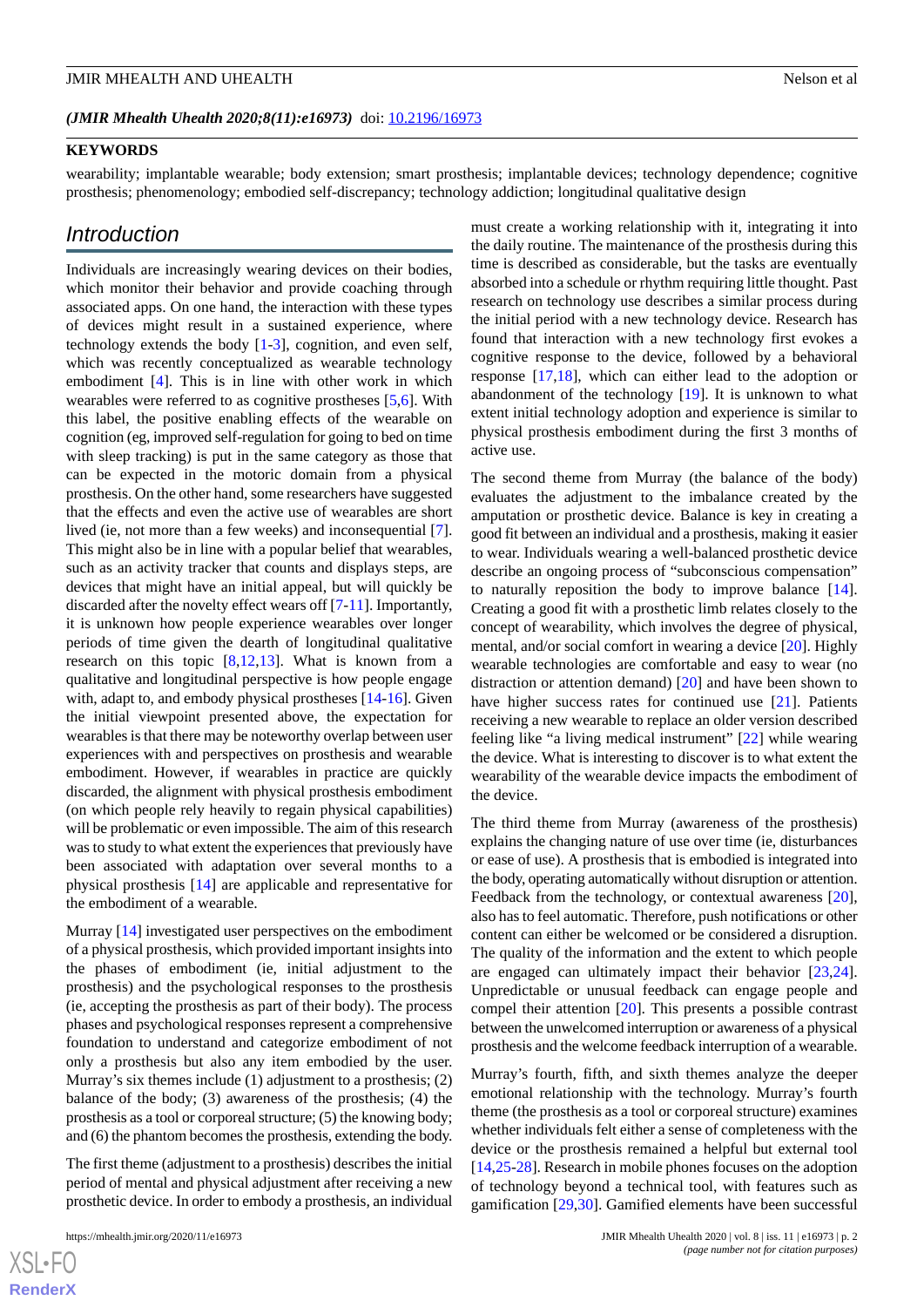in short-term analysis [\[31](#page-10-0)-[33\]](#page-10-1) but have been critiqued by some for their questionable ability to aid in long-term goal attainment and behavior change [\[29](#page-9-19)]. Murray's fifth theme (the knowing body) involves the body's feedback to the mind. This can include the body's muscle memory where the feedback of an embodied prosthesis can be considered the same as the rest of the body. Murray's sixth theme (the phantom becomes the prosthesis, extending the body) explains where the prosthetic limb is considered as part of the body, possibly replacing the experience of a phantom limb (when the missing limb is felt). Interestingly, prosthesis research has shown that a phantom limb and a prosthesis can intertwine in an individual's mind, merging into one perceived entity [\[14](#page-9-7)]. All three themes examine the integral connection of the brain to the prosthesis. Research has suggested that technology may interlace with our minds to take over some tasks, such as navigation [\[34](#page-10-2)], and take on new ones, such as quantifying sleep and activity [[4](#page-8-2)[,26](#page-9-21)]. Clark [[35\]](#page-10-3) argued that cell phones were not simply technological tools but upgrades of the mind. Could the digital feedback intertwine with individuals' perceptions of their sleep or activity creating a combined feedback experience similar to the intertwining of a prosthesis and phantom limb? Additionally, what are the implications when it does?

<span id="page-3-0"></span>While certain similarities have been established between wearable and physical prosthesis experiences, there are no longitudinal studies of wearables that can be compared with the prosthesis experience. Adapting the themes of Murray [[14\]](#page-9-7) to wearables can shed light on how a wearable may be embodied

**Figure 1.** Jawbone UP Move accelerometer and mobile phone app.

similar to a physical prosthesis in terms of both the phases of embodiment (ie, initial adjustment) and psychological responses (ie, accepting it as part of their body). This study extends current research to show usage patterns of a wearable over the long-term.

# *Methods*

### **Participants**

Over a 9-month period, a sample of 43 employees out of 400 from a large consultancy company in Amsterdam, The Netherlands, wore wearables, specifically the Jawbone UP Move, which consists of a wristband and mobile app, as well as a web platform with login ([Figure 1](#page-3-0)) [\[36](#page-10-4)]. The wristband lit up and vibrated when a goal was met but did not have an interface or connection to any function or information beyond activity and sleep (ie, email, navigation, and phone calls). The mobile app included activity for the current day (including calories burned, idle time, distance traveled, and floors climbed) and time slept the previous night (including minutes asleep, minutes awake, and deep sleep and light sleep quality). The participants were part of a larger work wellness program and longitudinal research study. The wellness study was put together to experiment with improving health in the office and included aspects such as yoga classes, increased distribution of plants, and nutritious food. No incentives were provided, and there was no supervision of the group. People were not reminded about using the devices and could leave the study at any time.



Of the 43 participants, 12 (mean age 35 years, SD 6.5 years, range 25-50 years; five female and seven male participants) volunteered to be part of this qualitative study. The wristbands were worn continuously by the participants and measured their sleep, activity, and inactivity. The mobile app was accessible on their smartphones and also over the internet with their personal login. Daily summaries were provided on the mobile app [\(Figure 1](#page-3-0)). Gamification elements in the app included duels (daily activity competitions) and daily goals of sleep and activity. Duels could be sent to other individuals in the workplace group to compete for the highest step count that day. The wristband vibrated and lit up when the daily activity goal was reached. Reminders were sent few (two to three) times per day regarding activity progress via the app. Data were transferred automatically from the wristband via Bluetooth to

[XSL](http://www.w3.org/Style/XSL)•FO **[RenderX](http://www.renderx.com/)**

the mobile app and thus worked offline. Two of the male participants had worn a fitness tracker prior to the study. A signed consent form was collected at the beginning of the study, and verbal consent was obtained at the start of each interview.

#### **Interviews**

Participants were invited to the study via email. The series of semistructured interviews followed Murray's [[14\]](#page-9-7) method of interviewing three times over the course of 9 months. While the main questions remained the same over the three interviews, some probing was done to dive deeper into participants initial responses to questions. The interviews were conducted around 3 months, 6 months, and 9 months after the participants started wearing the wristbands. The final interview was conducted 6 to 8 weeks after the work wellness program concluded. A pretest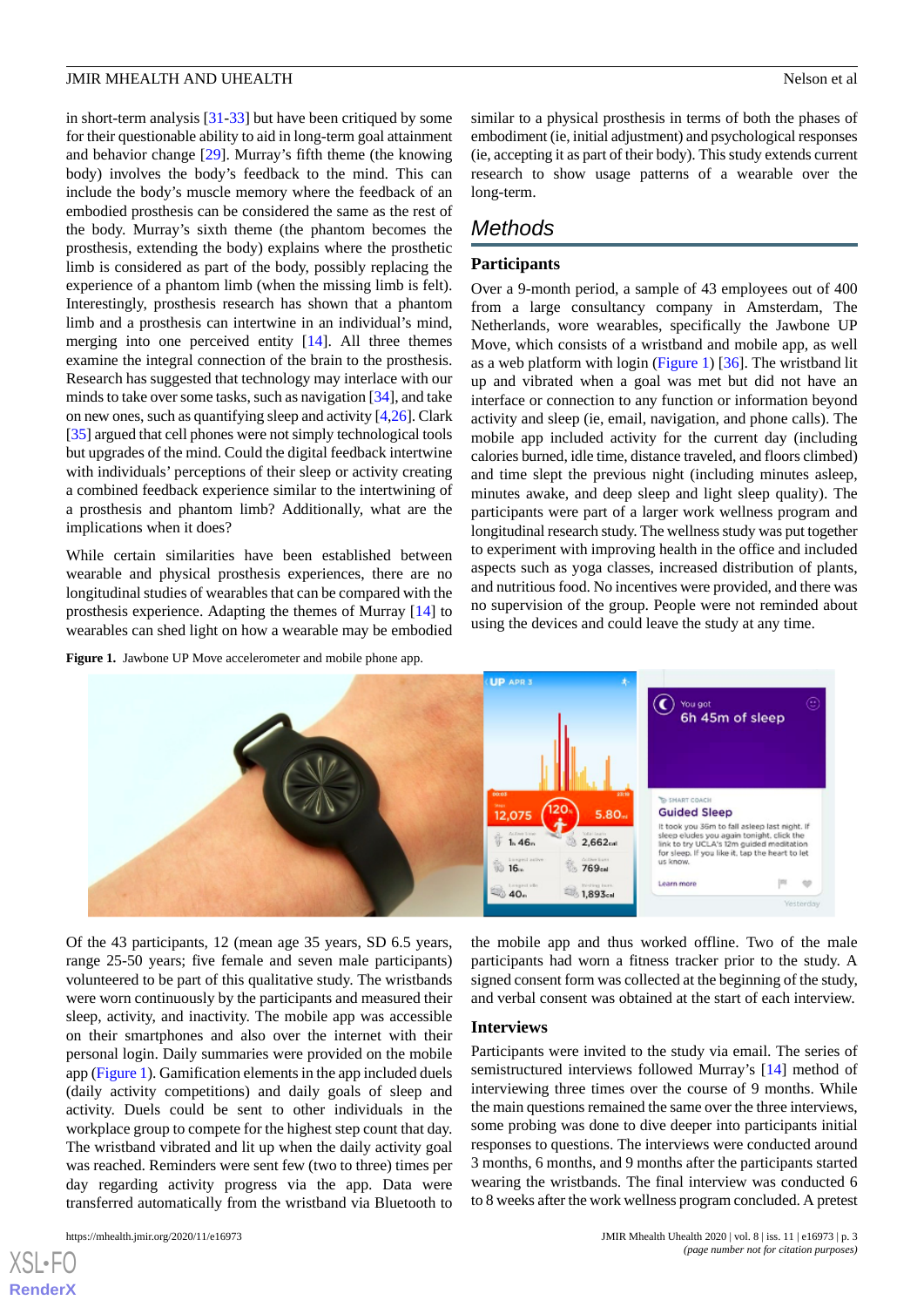was conducted with four individuals from the study for comprehensiveness and clarity of the wording of the questions [[37](#page-10-5)[,38](#page-10-6)]. Minor changes were made to the wording of the questions based on feedback from the pretest for better comprehension or to stimulate a more thorough answer.

At the start of each interview, participants provided consent for the interview to be recorded. The interviewer explained to the participants that their responses would remain anonymous and would be used only for scientific publication. The participants were interviewed face to face with the exception of one phone call. Interviews were recorded and then transcribed into documents and coded according to participant (code name) and interview number (ie, interview 1, 2, or 3) [\[37](#page-10-5)]. Participants were Dutch natives and spoke English fluently. All interviews were conducted in English face to face with one member of the research team. No prior relationship between the interviewee and interviewer existed before the interviews began. Interviews were conducted in a quiet section of the office, and the duration ranged from 8 to 35 minutes depending on the participant's

response length. Most participants responded openly and did not require much probing.

#### **Question Adaptation**

The prosthesis-based themes and questions from Murray's [\[14](#page-9-7)] research were adopted for use in this wearable technology study ([Table 1](#page-4-0) and [Multimedia Appendix 1](#page-8-3)). Some themes were combined. The "adjustment to the prosthesis" and the "tool or corporal structure" themes were combined into one theme. The gamified tool was too intertwined with the initial process of adjusting to the prosthesis. The "knowing body" and the "phantom becomes the prosthesis" themes were also combined. While the differences between the knowing body and the phantom becomes the prosthesis themes are clear when applied to a physical prosthesis (ie, the mind and the body), the overlaps when applied to a wearable make it difficult to separate the two because both themes are in relation to the mind. An additional question was added to see how individuals compared using the wearable to their smartphone.

<span id="page-4-0"></span>**Table 1.** Original themes of Murray and adapted themes with descriptions.

| Original theme by Murray<br>$\lceil 14 \rceil$                                   | Description                                                                                                                                                                                      | Adapted theme                                 | Description                                                                                                                                                                                                   |
|----------------------------------------------------------------------------------|--------------------------------------------------------------------------------------------------------------------------------------------------------------------------------------------------|-----------------------------------------------|---------------------------------------------------------------------------------------------------------------------------------------------------------------------------------------------------------------|
| Adjustment to the prothesis<br>Tool or corporal structure                        | Becoming familiar with a prosthetic device<br>for the first time, and physical and psycho-<br>logical adjustment.<br>Experiencing the prosthetic device as either<br>a tool or part of the body. | Adjustment to the wearable                    | Adjustment to the gamified tool/wearable<br>during the initial period (months 1-3) with<br>the device.                                                                                                        |
| The balance of the body                                                          | Body weight distribution and balance.                                                                                                                                                            | Wearability                                   | Level of comfort or ease of wear.                                                                                                                                                                             |
| Awareness of the prosthetic<br>device                                            | The attention and awareness that was given<br>to prosthesis use.                                                                                                                                 | Awareness of the wearable                     | Level of awareness of the wearable and<br>whether the aspects demanding awareness<br>are welcome or disruptive.                                                                                               |
| The knowing body<br>The phantom becomes the<br>prosthesis, extending the<br>body | The body's feedback to the mind (including<br>the prosthetic body part).<br>A prosthetic limb being experienced as part<br>of the body.                                                          | The embodied wearable ex-<br>tending the mind | Experiencing the information as part of<br>cognition and feeling and/or believing the<br>information is as valid or more valid than<br>subjective experience. Experiencing the<br>device as part of the body. |

#### **Procedure and Analysis**

In order to analyze the participant interviews, participants were given a pseudonym. Responses were then given the pseudonym as well as the interview sequence (in this case, interview 1, 2, or 3). ATLAS.ti (Scientific Software Development GmbH) and Microsoft Excel (Microsoft Corp) were used to analyze the responses for themes and longitudinal trends. Both inductive and deductive reasoning were used. Responses were coded into one or more of the adapted themes of Murray [\[14](#page-9-7)]. To stay open to additional themes, a constant comparison method [\[39](#page-10-7),[40\]](#page-10-8), a form of thematic analysis [\[41](#page-10-9)], was utilized throughout the series of interviews to understand how participants experienced the wearable. This particular form of qualitative analysis was selected because its approach is useful in shedding light on how individuals experience the technology over the long term [[14](#page-9-7)[,38](#page-10-6)]. This dual process of constant comparison allowed us to code responses based on predefined categories, as well as discover themes or categories from the data itself.

# *Results*

#### **Themes**

During analysis, two additional themes were discovered and included. A high number of responses were recognized relating to engagement/reengagement and comparison to another person or device. No additional questions were added to the semistructured interviews. While past studies have compared new prostheses to old prostheses, it was not a theme of Murray [[14\]](#page-9-7). We believed these discovered themes do shed light on the nuances of wearable technology embodiment not yet discovered. The interrater reliability was calculated for all the themes using Cohen  $\kappa$  [\(Multimedia Appendix 2\)](#page-8-4), with a 10% sample of the responses. Two researchers (ECN and MLN) reached a Pr(a) of 0.84 for all themes ([Multimedia Appendix 2\)](#page-8-4) after three rounds of revisions and thus a strong level of consistency [[42\]](#page-10-10). It was established that the data collection did reach saturation.

[XSL](http://www.w3.org/Style/XSL)•FO **[RenderX](http://www.renderx.com/)**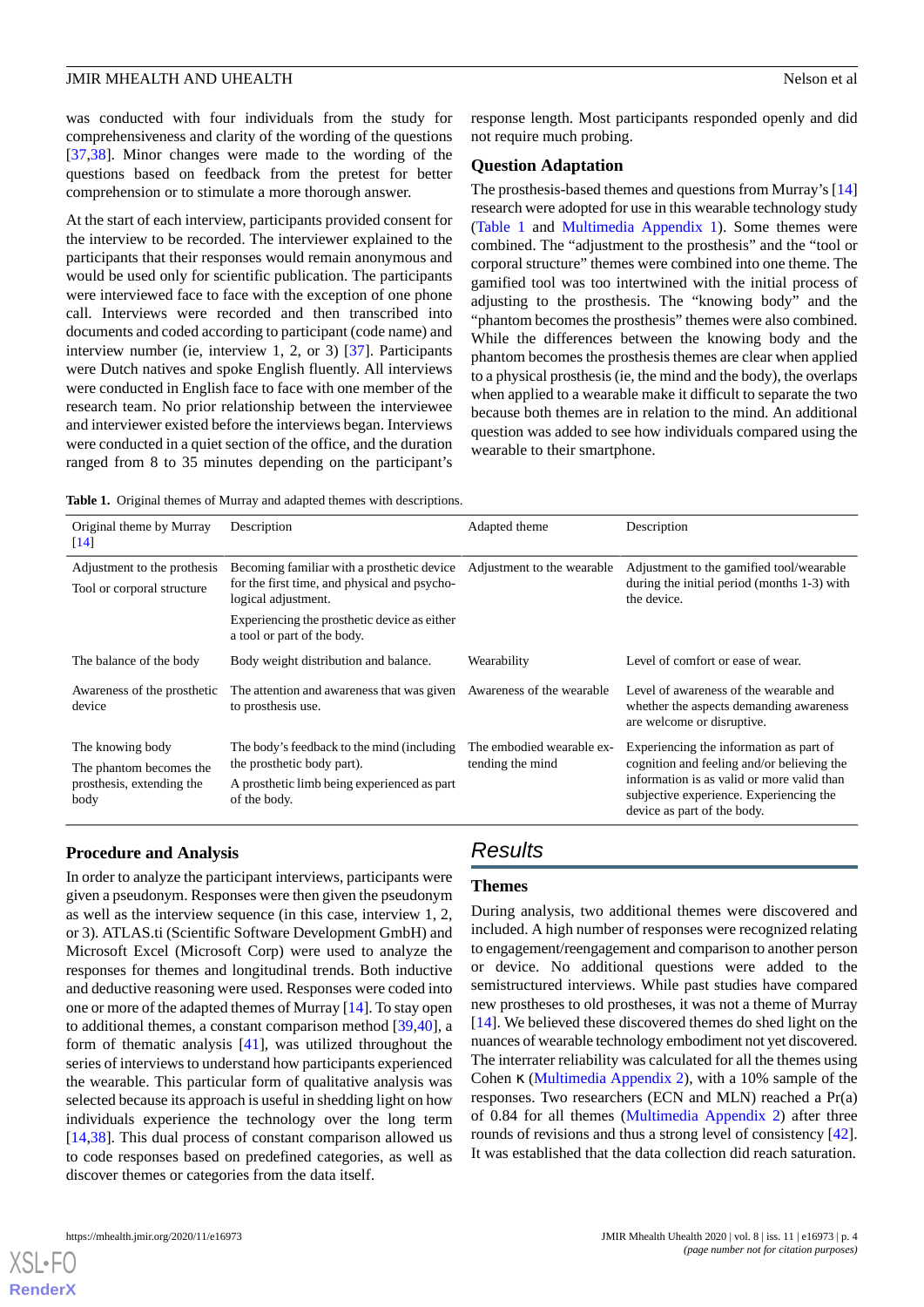#### **Theme 1: Adjustment to the Wearable**

During the initial 2-month period with the wearable, the participants described near constant interaction with the technology, checking it multiple times per day and sometimes only a few minutes apart to see how many steps had been achieved. Participants reported that the first months were "very motivating" and could be attributed to being drawn into the gamified elements of the technology. Most of the participants were experiencing a wearable for the first time (10 out of 12). Many individuals reported that they started walking to other parts of the office to have "face-to-face check-ins instead of sending a text or email." The technology also awarded digital badges to participants who challenged other participants to a "duel" and logged the most steps that day. However, these challenges or duels were reported to greatly decrease over time. All participants reported changes in their behavior and in making decisions to try to get more steps and/or to sleep longer or more deeply because of such aspects as the daily goal. One participant responded as follows:

*I think in the beginning it's more of a high that you really want to achieve 10,000 steps.* [Eva; first interview]

While most of the responses were positive, there were some negative reactions to the recommended daily goals. The app suggested 10,000 steps and 8 hours of sleep. The suggested activity goal was explained as an "exciting challenge" in the beginning but proved to be "quite difficult" during weekdays. causing frustration and sometimes demotivation. Forgetting the wearable was also reported as frustrating especially during active days that could have increased the weekly average. In the first interview, Nate stated that he took 3000 steps on a normal weekday at the office. He expressed frustration with having to do more than three times that number to reach his daily goal. He made the following statement:

*That's really crazy then it's difficult to get your 10k steps which I did as my target but it's really difficult to get there and I don't think you can get there with a normal job.* [Nate; second interview]

This initial adjustment time was also when the participants stated they "set up a routine" with the device, including pressing the button after waking in the morning and before sleep at night, learning the number of steps in typical activities, such as walking to work and usual errands, and checking step count throughout the day. Murray described this period as a time of acceptance or rejection when the individual and the prosthetic device must synchronize to achieve a working partnership. The participants reported a range of feelings to the new device such as feeling "familiarity," "curiosity," and "adjustment." These feelings show a similar pattern to prosthesis embodiment and suggest that the devices are embodied or are in the process of embodiment.

#### **Theme 2: Engagement/Reengagement**

While the first period of adjustment was also the period of most frequent use for all participants (n=12), overall, we saw a process of engaging, disengaging, and reengaging over the long term. Over the 9 months, most participants experienced at least

two distinct periods of heavy use and two periods of infrequent use. One participant commented as follows:

*I was very curious. How does it work and how much do I walk and now it became just a part of the day.* [Eliz; first interview]

Other participants described "missing the technology" when not wearing it, and a sense of "starting over" when the technology was not used for a period of time. Matthew described a period of infrequent use and had experienced sleep deprivation and reduced activity. This period was during a time of intense workload and long hours. He described the challenge of reintegrating the device into his daily routine again, where increased use helped him to regulate his routine once again. His comment was as follows:

*Using the device again it feels like some kind of start over.* [Matthew; second interview]

One male participant in the first interview reported being especially interested in the sleep patterns and the quality of sleep, putting much focus on it. It was something that he had "not focused on" before getting the device. By the third interview, he believed he had learned to measure his sleep independent of the device. Interestingly, when participants were asked if they preferred the technology quantifying their activity and sleep or desired to gain the skill of knowing their quantified health data, most (n=9) preferred to continue using the technology. The reengagement by all participants and desire to continue using the technology as opposed to gaining the skill suggests a certain level of embodiment of the device.

#### **Theme 3: Wearability**

The wearable in this study was quite small compared with others on the market, so neither women nor men complained about its bulkiness. In general, participants in this study described the device as "comfortable." The participants received the device in the autumn and initially talked about adjusting to sleeping with it, but most  $(n=10)$  said they "did not notice" the wearable or that it "did not bother them." One participant chose not to sleep with the wearable on finding it uncomfortable after a few nights. When the spring and summer months came, some participants (n=2) reported that the device became "itchy" during high heat. A participant who also struggled initially with discomfort at night reported added discomfort during the summer in high heat. Interestingly, many participants described the experience similar to wearing a watch and stated that the device was "hardly noticeable." Yet, most participants did not wear a watch and had not used a watch for many years. No participant stopped wearing the wearable completely owing to comfort issues. One participant made the following statement:

*It felt like I was wearing a watch. In winter, it was ok but in summer I thought it was sometimes a bit annoying.* [Mary; third interview]

The level of perceived attractiveness seemed to add to the ease of wear. Most participants (n=10) found the device attractive, and many (n=9) also enjoyed being asked what the device was. This positive attention and perceived attractiveness made the device quite wearable. Interestingly, by the end of the study, many participants stated a desire for their next wearable to have

 $XS$  $\cdot$ FC **[RenderX](http://www.renderx.com/)**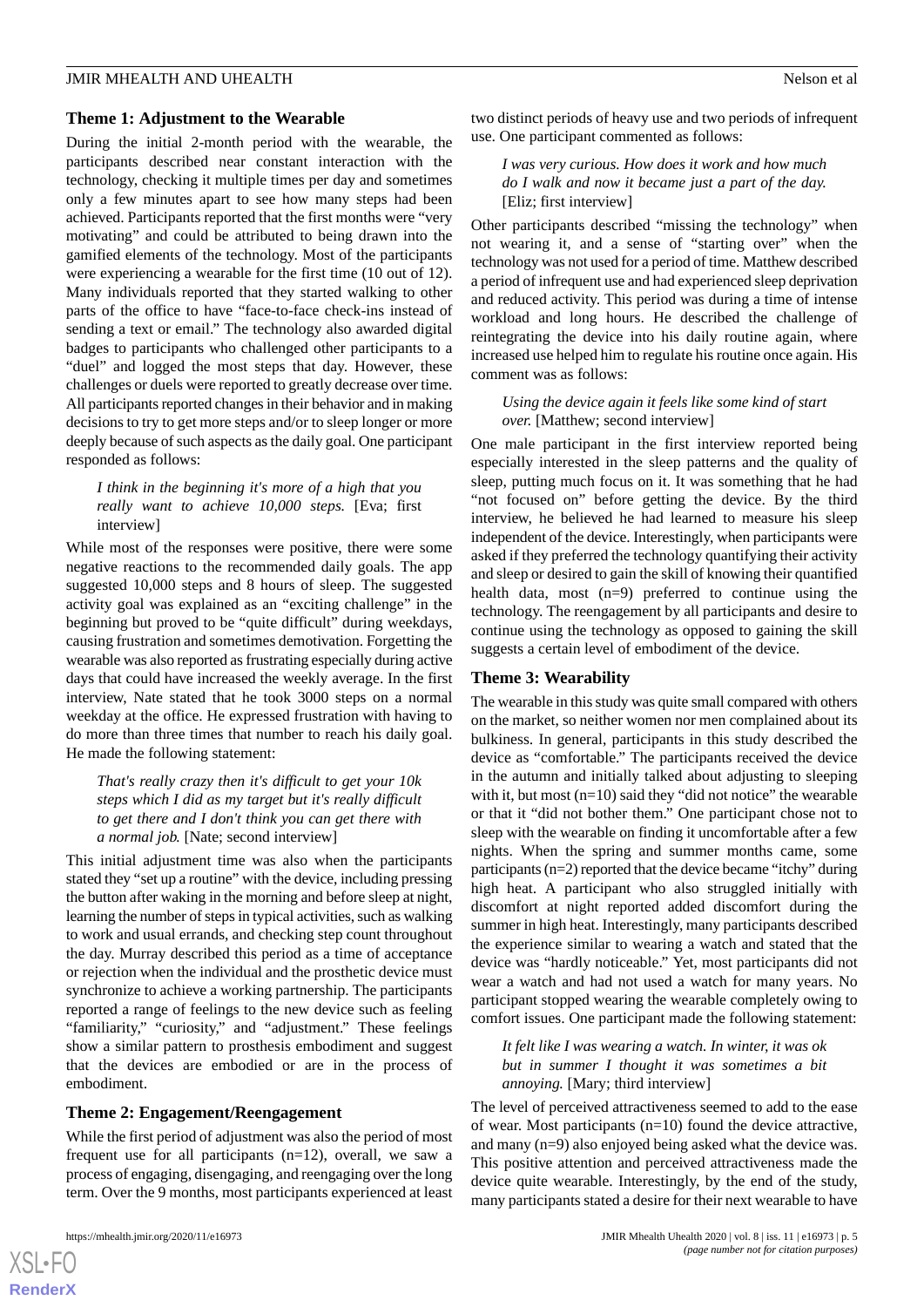"more functionality" and a different look (n=9), and to be more like a smartwatch than an activity tracker. One participant made the following statement:

*I don't really feel it. It doesn't bother me at all. My only thing is that it's ugly.* [Mathew; first interview]

Wearability thus seemed to focus heavily on seasonality, the size and feeling of a watch, discomfort during sleep or high heat, and the level of perceived attractiveness.

#### **Theme 4: Awareness of the Wearable**

After the initial 2 months, many participants interacted much less with the device. The daily results and content from the mobile app ([Figure 1](#page-3-0)) were explained as "repetitive" and "did not change or surprise" the participants anymore. John initially reported being "addicted to the device" and did not experience the first low interaction period until much later than the other participants. However, by the third interview, he described a feeling of "boredom with the content" of the mobile app. The majority of the participants did not have a high level of awareness of the device stating it was "just there." John made the following statements:

*You were constantly looking how many steps I've taken in the last 10 minutes and now it's become like I said hardly think of that it's there… you're being reminded because people keep asking what's that on your wrist. But not because I feel it, sense it. It's just there.* [John; first interview]

*There are also some notification or suggestions for what you can do you just can't help reading them so when they pop up you see them and obviously see there is a pattern or there are certain standard suggestions once you've seen them.* [John; second interview]

All participants reported checking sleep and activity once in the morning for sleep and at the end of the day for activity after the initial period of high use. The wearables required a button to be pushed before bed and when awake in the morning as an extra framework to accurately measure sleep time. The wearable did not demand attention similar to a well-fit prosthesis, but the feedback was considered boring (ie, low contextual awareness).

#### **Theme 5: The Embodied Wearable, Extending the Mind**

Many participants expressed "intense" reactions to or relationships with their device during the 9-month study and described "missing the device" when it was forgotten. While some reported experiences of "addiction," at minimum, reports referred to the technology as likely to be "habit forming." Four participants said the device felt like part of their body. Some participants made the following statements:

*There won't be many moments that I forget about it or won't wear it. I take it to the gym it's really part of my body.* [Anna; second interview]

*I'm quite surprised that it's become such an automatic, almost part of your body so to say. Like I said I don't feel it, I don't notice it, so it's there.* [John; first interview]

[XSL](http://www.w3.org/Style/XSL)•FO **[RenderX](http://www.renderx.com/)**

In the second interview, John described what he may do moving forward. He might either stop using the device or keep it for his physical training to "keep himself sharp." By the third interview, the wearable was replaced with another focused on running training, which was a gift from his team. He enjoyed the additional information like heart rate. In Tom's first interview, he described feeling powerless and wanting to know his biological data when he was without the device. He stated "It's a crazy feeling when it's off." He restated this in the second interview and mentioned "because you get comfortable wearing it, so when you take it off you miss it." In the third interview, he seemed to refer to himself and the technology working together.

Many participants referenced the calming effects confirming health behavior but could not answer why. One participant stated in all three interviews that it was comforting knowing what the activity had been. This was true for reaching milestones, such as 10,000 steps, and when the device confirmed feeling tired, such as after a bad night's sleep. The adverse reaction existed when goals were not met and feelings of discomfort or frustrations arose. One participant commented as follows:

*Your feeling is being confirmed. If you think it was a rough night then you look at the app "oh it was".* [Eliz; second interview]

All participants experienced "surprising" and "discomforting" feedback regarding their sleep and/or activity. Some participants (n=4) reported a shift later in the study and started questioning the technology as an "accurate/correct measurement" while continuing to use it. They seemed to be struggling to decide whether to believe themselves or the device. Interestingly, none of the four participants reached a final decision on "whom" to trust by the end of the study. The indecision and willingness to trust the wearable above one's own feeling would suggest some embodiment had taken place.

#### **Theme 6: Comparison to Another Device or Person**

A new theme was discovered based on comparisons to other devices. This theme was further explored using responses from the adapted questions, such as how the wearable compared with the smartphone. Half of the participants  $(n=6)$  found the experience similar to receiving their first smartphone and checking their wearable "automatically" and with "little thought," although this statement was not consistent for individuals over the three interviews ([Multimedia Appendix 3\)](#page-8-5). This was explained by the fact that the wearable, like the phone, was "constantly with them," gave "updated data," and was something they "checked often." The experience was also compared to that of a singular mobile app on a phone but was felt to be less relevant than the full functionality of a smartphone and was therefore less frequently used. This was believed to be a reaction to the evolution of technology and the initial experience of exploration with a new device. One participant made the following statement:

*It's not like my phone. It's a pull it's not addictive and disappointment is maybe not the correct word. It's more like you want to wear it because you have it and*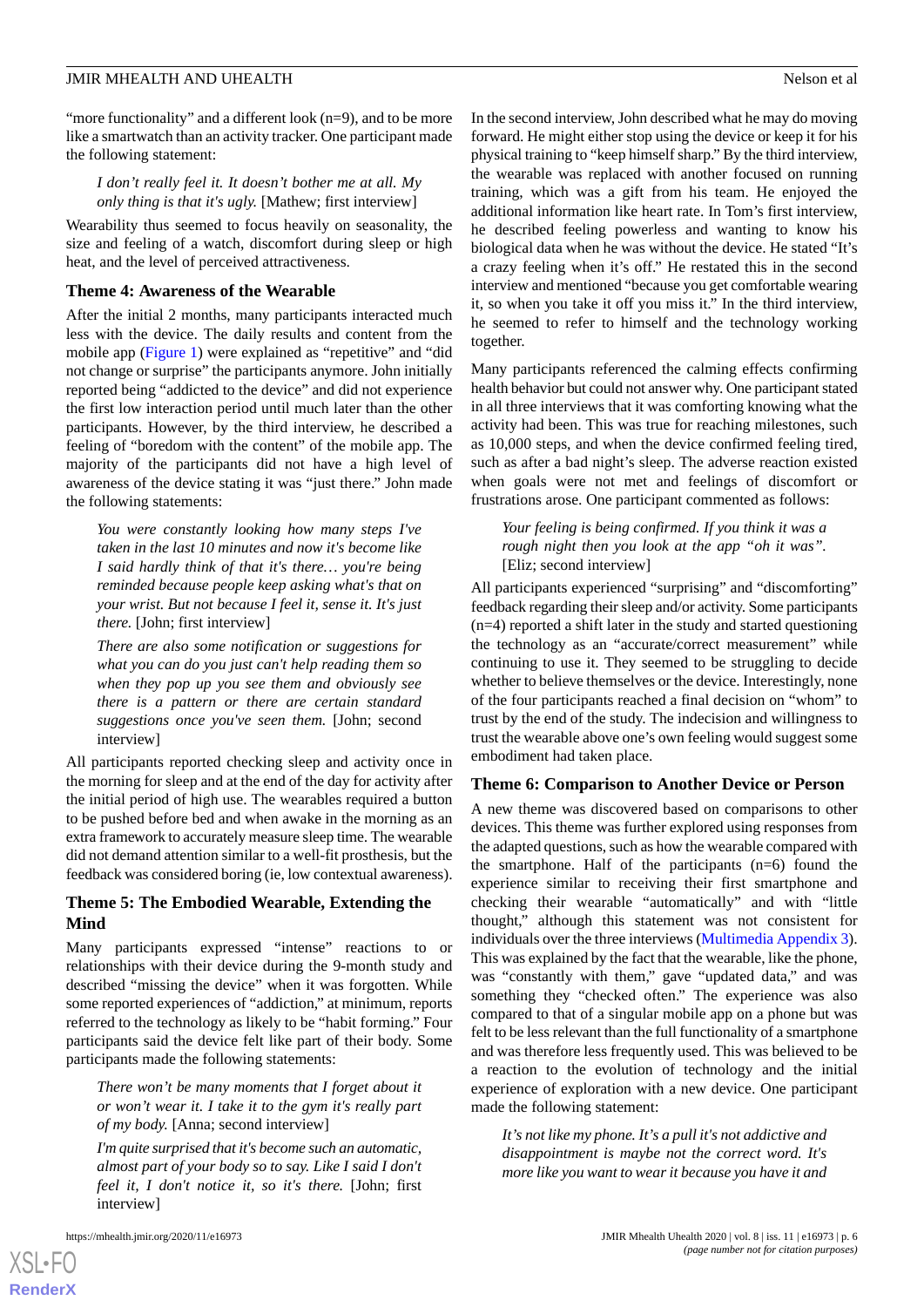#### *it doesn't take you a lot of effort to have it record all the steps.* [Tom; third interview]

One group of participants (n=8) had a reliance on the technology for activity and sleep evaluation, which they explained as similar to a smartphone. While most participants found they could not know their sleep and activity without the device, they reported at least some level of learning to gauge activity and sleep. The wearable took the place of a guide, even being referenced to as a "mother" because of the reminders to be healthier. One participant made the following statement:

*Every morning you get the alert about the notification of your sleep. It's good to see and I track how much is my sleep and is it long enough sound sleep. I want to try more sound sleep than light sleep because I sleep all night but more lite than sound sleep. But it's funny, I call the notification to go to sleep 'mother'.* [Matthew; second interview]

Furthermore, most of our participants stated that they depended on their phone for navigation  $(n=11)$  and phone numbers  $(n=12)$ [[43\]](#page-10-11). In the first interview, one participant stated that there was "no way of realistically guessing progress." By the third interview, the participant stated that it may be possible to guess progress after using the device for so many months, but still felt the device was more accurate and motivating.

### *Discussion*

#### **Principal Findings**

This study is one of the first to track the use of wearables in a longitudinal qualitative study, providing a nuanced and varied insight into how this technology is used, embodied, and integrated into people's daily life. In this study, we found that although previous short-term research seemed to suggest wearables are quickly abandoned  $[7,8,10,11]$  $[7,8,10,11]$  $[7,8,10,11]$  $[7,8,10,11]$  $[7,8,10,11]$  $[7,8,10,11]$ , there were alternating periods of engagement, disengagement, and reengagement over a 9-month timeframe. The fluctuating engagement is consistent with Oliver's [[44](#page-10-12)] belief that the usage process of a device includes a sequence of acceptance, experience, verification, and continued use. On further reflection, it is understandable that engagement and reengagement did not come up in research on prosthetic limbs. Limb prostheses are associated with an experience of acceptance of the prosthetic device but rarely periods of reengagement, because this would mean giving up the regained functions. Furthermore, a limb would not likely be compared to another person.

It is also important to note that unlike the report by Murray [\[14\]](#page-9-7), our participants were not obliged to wear the wearable, yet none of the participants chose to leave the study. Many participants expressed desires for higher functioning devices as their next wearable, suggesting a continued interest in the device/process. The most frequent use was experienced by all participants at the beginning of the study. This was during the period where many described getting the device into their daily routine and enjoying the gamified elements of the device, including competition with friends or colleagues. This high level of motivation is experienced often with technology adoption [[17\]](#page-9-9),

especially technology including gamification [[21\]](#page-9-13), and is explained by theoretical paradigms, such as the innovation diffusion theory, which describes how beliefs, such as relative advantage, influence how individuals decide to adopt a technology [[45](#page-10-13)[,46](#page-10-14)].

We also discovered differences and similarities between a wearable and a limb prosthesis. With both, successful adjustment to the device during the first period and wearability are key to adoption and embodiment. High wearability means the device should be comfortable and should integrate into the body to fit within the individual's overall functioning without constraining any motion [[47\]](#page-10-15). The wearable we chose was relatively small, and if it had been larger or heavier, or had hindered movement, the embodiment could have been less successful [\[48](#page-10-16)]. Itchiness in warmer seasons did seem to provide some discomfort. Wearability is especially important for wearables that are an optional addition to the body, while a limb prosthesis is considered a needed replacement. The participants' positive reactions to public approval are supported by the Theory of Planned Behavior [\[49](#page-10-17)]. Initial reactions to the devices also suggest some form of empowerment or perceived behavioral control [[21\]](#page-9-13). Subjective norms can pressure individuals for approval, changing their behavior or perceptions. Wearing a device that received positive attention could reinforce the choice to wear the device [\[48](#page-10-16)] and perceive the device as more wearable due to the emotional benefits. Wearables also differed from Murray's [[14\]](#page-9-7) prosthesis research in terms of awareness. The wearable did not create bothersome awareness similar to a well-fit prosthesis but was not considered engaging in the long term (ie, low contextual awareness).

The feedback from the wearable created an interesting dilemma. Adding a quantified measurement of sleep and activity to the perceptions of sleep and activity created parallel feedback that could be either confirming (ie, confirm a good or bad night's sleep) or invalidating (ie, present information radically different than experiential perceptions). Parallel feedback can create a fracture in the sense of self and can lead to either distrusting the device, one's self, or both  $[50]$  $[50]$ . When the individual trusts the information coming from the device, this can manifest in self-regulating responses. However, when the information does not match the individual's beliefs, this can cause a reaction of self-discrepancy, where the individual holds simultaneous yet incompatible self-beliefs possibly causing distress [\[51](#page-10-19)]. A merging experience has been described in technology embodiment research [\[2,](#page-8-6)[3](#page-8-1)] and cyborg intentionality where the person and technology both come with separate intentions (mediated intentionality/composite intentionality) combined into an experience [[1\]](#page-8-0). For instance, the wearable did not intend to be a "mother figure," yet the combination of individuals' experiences with the wearable's intention created that "human dynamic." We did not find that participants experienced the discrepancy as particularly distressing, but awareness of the discrepancy seemed to increase over time. Interestingly, individuals more boldly expressed the inconsistency as time went on, but these individuals continued to struggle with whether to abandon the device. There were clear individual differences in the extent to which people experienced discrepancies and the willingness to put more trust in the

 $XS$  $\cdot$ FC **[RenderX](http://www.renderx.com/)**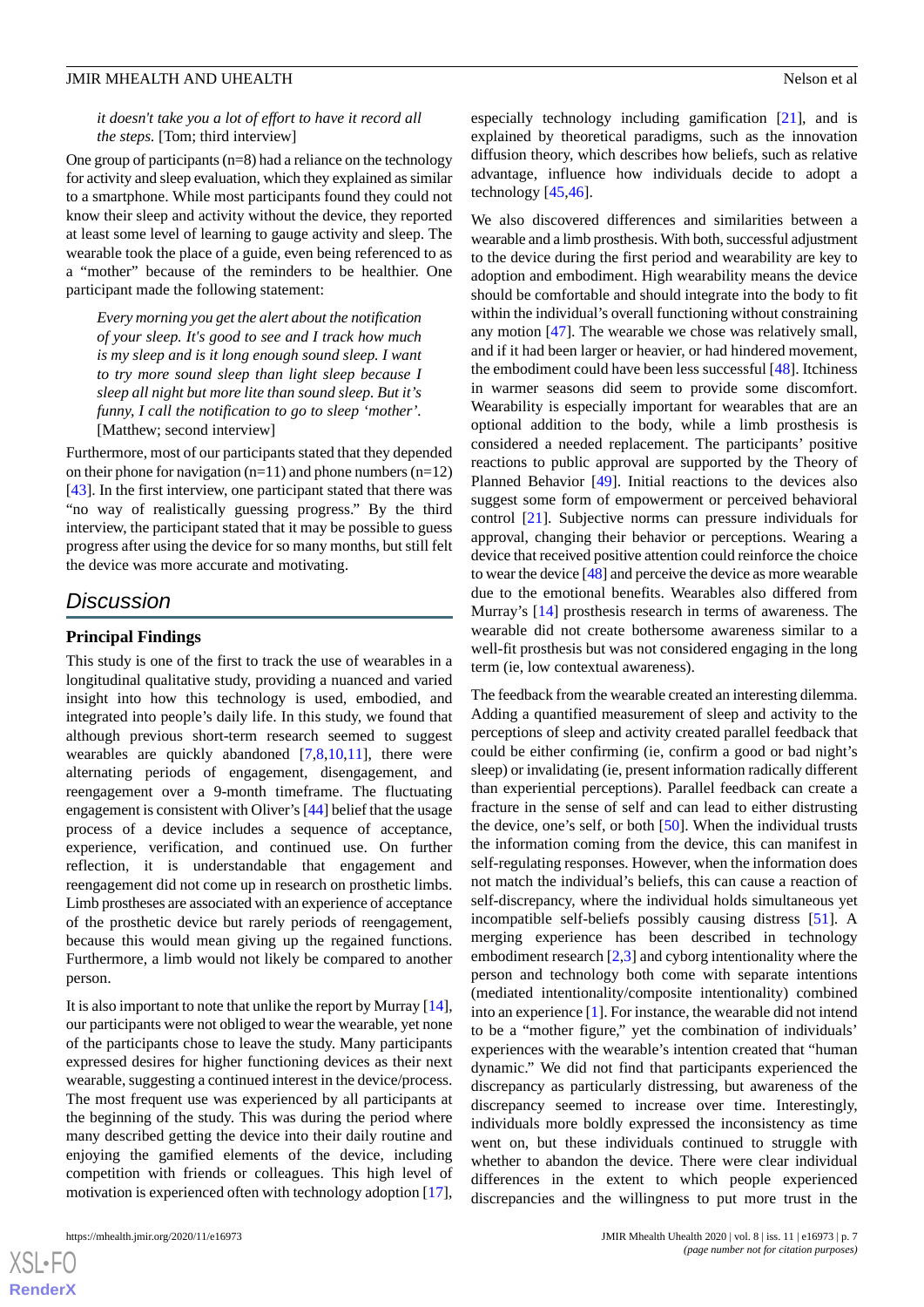technologically mediated information than in subjective experience. The experience of seeing the device as a "mother figure" may show both negative and positive reactions to self-regulation. Further longitudinal investigation of this phenomenon has been called for to see how real-time monitoring of human functions and constant presentation of the data influence self-perception [\[50](#page-10-18)]. The self-discrepancy theory has not yet been extended to embodiment literature. We believe this research provides the first evidence that the self-discrepancy theory is applicable to embodiment phenomena.

In addition to the adapted themes of Murray [\[14](#page-9-7)], we discovered that wearables do have similarities to other devices such as mobile phones. We see increasing dependence on technologies, such as mobile phones and navigation technologies, that extend or replace our cognitive efforts and competencies (ie, remembered phone numbers and navigation) [\[6](#page-9-1)[,34](#page-10-2),[35](#page-10-3)]. Research in mobile addiction or "smartphone dependence" has addressed its effect on mental health issues with regard to compulsive usage [[52\]](#page-10-20). Our comparison of wearables to initial smartphone experiences suggests that wearables could have similar reactions to the technology, especially as the technology innovates. Research has found that individuals can create an emotional attachment to their mobile phones [\[53](#page-10-21)], and literature within mobile technology interaction has proven that individuals can believe their phones are extensions of themselves [\[4](#page-8-2),[8](#page-9-4)[,54](#page-10-22),[55\]](#page-10-23).

#### **Limitations and Future Research**

This study has few limitations. First, the study included a relatively small and homogenous group  $(n=12)$  that was repeatedly measured over a period of 9 months, making further generalization a question for future research. The participant

### <span id="page-8-3"></span>**Conflicts of Interest**

None declared.

#### <span id="page-8-4"></span>**Multimedia Appendix 1**

Interview questions. [[DOCX File , 15 KB](https://jmir.org/api/download?alt_name=mhealth_v8i11e16973_app1.docx&filename=f1a01a38549df68d88c9ebfd00098b48.docx)-[Multimedia Appendix 1\]](https://jmir.org/api/download?alt_name=mhealth_v8i11e16973_app1.docx&filename=f1a01a38549df68d88c9ebfd00098b48.docx)

#### <span id="page-8-5"></span>**Multimedia Appendix 2**

Cohen kappa. [[DOCX File , 17 KB](https://jmir.org/api/download?alt_name=mhealth_v8i11e16973_app2.docx&filename=631d14328b5b25979210f93bb9ba2dd8.docx)-[Multimedia Appendix 2\]](https://jmir.org/api/download?alt_name=mhealth_v8i11e16973_app2.docx&filename=631d14328b5b25979210f93bb9ba2dd8.docx)

#### <span id="page-8-0"></span>**Multimedia Appendix 3**

<span id="page-8-6"></span><span id="page-8-1"></span>Comparisons. [[DOCX File , 23 KB](https://jmir.org/api/download?alt_name=mhealth_v8i11e16973_app3.docx&filename=f366ad425c90e0427de6a3bffe5fb1d0.docx)-[Multimedia Appendix 3\]](https://jmir.org/api/download?alt_name=mhealth_v8i11e16973_app3.docx&filename=f366ad425c90e0427de6a3bffe5fb1d0.docx)

#### <span id="page-8-2"></span>**References**

[XSL](http://www.w3.org/Style/XSL)•FO **[RenderX](http://www.renderx.com/)**

- 1. Verbeek P. Cyborg intentionality: Rethinking the phenomenology of human–technology relations. Phenom Cogn Sci 2008 Jun 26;7(3):387-395. [doi: [10.1007/s11097-008-9099-x](http://dx.doi.org/10.1007/s11097-008-9099-x)]
- 2. Ihde D. Technology and the Lifeworld: From Garden to Earth. Bloomington, IN: Indiana University Press; 1990.
- 3. Ihde D. Existential Technics. Albany, NY: State University of New York Press; 1985.
- 4. Nelson EC, Verhagen T, Vollenbroek-Hutten MM, Noordzij ML. Is Wearable Technology Becoming Part of Us? Developing and Validating a Measurement Scale for Wearable Technology Embodiment. JMIR Mhealth Uhealth 2019 Aug 09;7(8):e12771 [\[FREE Full text](https://mhealth.jmir.org/2019/8/e12771/)] [doi: [10.2196/12771\]](http://dx.doi.org/10.2196/12771) [Medline: [31400106\]](http://www.ncbi.nlm.nih.gov/entrez/query.fcgi?cmd=Retrieve&db=PubMed&list_uids=31400106&dopt=Abstract)

group was representative of a consumer group (young to middle-aged highly educated professionals) interested in wearables. For many of the participants, this was their first time using wearables, which provides great insights into the experiences of first-time users. However, we recommend performing a further study on participants having ongoing experience with wearables and mobile devices. The wearables were small and unobtrusive, and while this helped us to see the experience of a highly wearable device, we acknowledge that not all wearables are unobtrusive. Additionally, while all participants could abandon the study at any point, they were part of a wellness program at work, which may have encouraged them to continue. Our discovered theme of comparison to another device or person could indicate levels of technology dependence similar to mobile phones. We recommend further research on technology dependence and addiction to various types of technologies. Furthermore, this study did not examine or provide explicit information to participants about the validity and reliability of the consumer wearables. This is an important research topic in and of itself [[56\]](#page-10-24), and for this study, the participants were referred to the disclaimer of the company indicating the device was not a medical grade device and was only intended for lifestyle monitoring and suggestions. We also acknowledge the critique on phenomenological studies more generally [\[57](#page-11-0)] that language mediates experience, and hence, a direct window on the experience itself was not our aim. Finally, this study compared a typical "dumb" physical prosthesis to a "smart" wearable, which are two areas already merging into a shared space. This research provides important insights into the experience of future "smart" prostheses and technologies already embodied by our bodies and minds [[4\]](#page-8-2).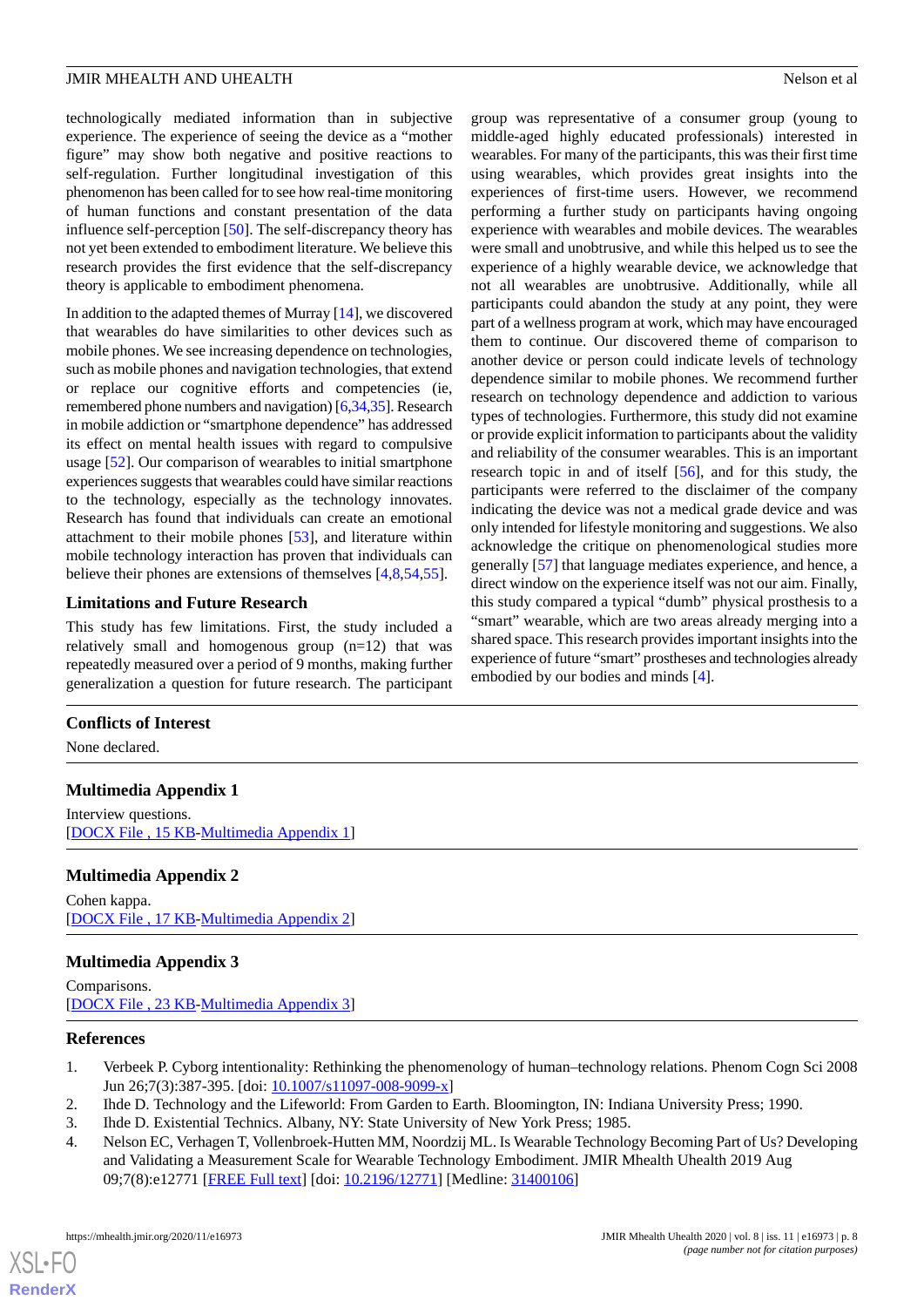- <span id="page-9-0"></span>5. De Preester H. Technology and the Body: the (Im)Possibilities of Re-embodiment. Found Sci 2010 Sep 26;16(2-3):119-137. [doi: [10.1007/s10699-010-9188-5](http://dx.doi.org/10.1007/s10699-010-9188-5)]
- <span id="page-9-2"></span><span id="page-9-1"></span>6. Sarosiek A. New technologies as prosthesis of cognitive system. Semina Scientiarum 2016;15:64-76. [doi: [10.15633/ss.1768\]](http://dx.doi.org/10.15633/ss.1768)
- 7. Jakicic JM, Davis KK, Rogers RJ, King WC, Marcus MD, Helsel D, et al. Effect of Wearable Technology Combined With a Lifestyle Intervention on Long-term Weight Loss: The IDEA Randomized Clinical Trial. JAMA 2016 Sep 20;316(11):1161-1171 [[FREE Full text](http://europepmc.org/abstract/MED/27654602)] [doi: [10.1001/jama.2016.12858](http://dx.doi.org/10.1001/jama.2016.12858)] [Medline: [27654602](http://www.ncbi.nlm.nih.gov/entrez/query.fcgi?cmd=Retrieve&db=PubMed&list_uids=27654602&dopt=Abstract)]
- <span id="page-9-4"></span>8. Sultan N. Reflective thoughts on the potential and challenges of wearable technology for healthcare provision and medical education. International Journal of Information Management 2015 Oct;35(5):521-526. [doi: [10.1016/j.ijinfomgt.2015.04.010\]](http://dx.doi.org/10.1016/j.ijinfomgt.2015.04.010)
- 9. Ledger D, McCaffrey D. Inside Wearables Part 1: How behavior change unlocks long-term engagement. Medium. 2014. URL: [https://medium.com/@endeavourprtnrs/](https://medium.com/@endeavourprtnrs/inside-wearable-how-the-science-of-human-behavior-change-offers-the-secret-to-long-term-engagement-a15b3c7d4cf3) [inside-wearable-how-the-science-of-human-behavior-change-offers-the-secret-to-long-term-engagement-a15b3c7d4cf3](https://medium.com/@endeavourprtnrs/inside-wearable-how-the-science-of-human-behavior-change-offers-the-secret-to-long-term-engagement-a15b3c7d4cf3) [accessed 2018-04-16]
- <span id="page-9-22"></span><span id="page-9-3"></span>10. Emerging mHealth: Paths for growth. PwC. 2014. URL: [https://www.pwc.com/gx/en/healthcare/mhealth/assets/](https://www.pwc.com/gx/en/healthcare/mhealth/assets/pwc-emerging-mhealth-full.pdf) [pwc-emerging-mhealth-full.pdf](https://www.pwc.com/gx/en/healthcare/mhealth/assets/pwc-emerging-mhealth-full.pdf) [accessed 2020-10-22]
- <span id="page-9-5"></span>11. Canhoto AI, Arp S. Exploring the factors that support adoption and sustained use of health and fitness wearables. Journal of Marketing Management 2016 Oct 26;33(1-2):32-60. [doi: [10.1080/0267257x.2016.1234505](http://dx.doi.org/10.1080/0267257x.2016.1234505)]
- <span id="page-9-6"></span>12. Spruijt-Metz D, Nilsen W. Dynamic Models of Behavior for Just-in-Time Adaptive Interventions. IEEE Pervasive Comput 2014 Jul;13(3):13-17. [doi: [10.1109/mprv.2014.46](http://dx.doi.org/10.1109/mprv.2014.46)]
- <span id="page-9-7"></span>13. Nelson EC, de Keijzer R, Vollenbroek-Hutten MM, Verhagen T, Noordzij ML. The Relationship Between Diagnosed Burnout and Sleep Measured by Activity Trackers: Four Longitudinal Case Studies. In: Body Area Networks: Smart IoT and Big Data for Intelligent Health Management. 2019 Presented at: Bodynets; October 2-3, 2019; Florence, Italy. [doi: [10.1007/978-3-030-34833-5\\_24](http://dx.doi.org/10.1007/978-3-030-34833-5_24)]
- <span id="page-9-8"></span>14. Murray CD. An interpretative phenomenological analysis of the embodiment of artificial limbs. Disabil Rehabil 2004 Aug 19;26(16):963-973. [doi: [10.1080/09638280410001696764\]](http://dx.doi.org/10.1080/09638280410001696764) [Medline: [15371044\]](http://www.ncbi.nlm.nih.gov/entrez/query.fcgi?cmd=Retrieve&db=PubMed&list_uids=15371044&dopt=Abstract)
- 15. Merleau-Ponty M. Phenomenology of Perception. Abingdon, United Kingdom: Routledge; 2002.
- <span id="page-9-9"></span>16. Raspopovic S, Capogrosso M, Petrini FM, Bonizzato M, Rigosa J, Di Pino G, et al. Restoring natural sensory feedback in real-time bidirectional hand prostheses. Sci Transl Med 2014 Feb 05;6(222):222ra19. [doi: [10.1126/scitranslmed.3006820](http://dx.doi.org/10.1126/scitranslmed.3006820)] [Medline: [24500407](http://www.ncbi.nlm.nih.gov/entrez/query.fcgi?cmd=Retrieve&db=PubMed&list_uids=24500407&dopt=Abstract)]
- <span id="page-9-11"></span><span id="page-9-10"></span>17. Brown SA, Dennis AR, Venkatesh V. Predicting Collaboration Technology Use: Integrating Technology Adoption and Collaboration Research. Journal of Management Information Systems 2014 Dec 08;27(2):9-54. [doi: [10.2753/mis0742-1222270201\]](http://dx.doi.org/10.2753/mis0742-1222270201)
- <span id="page-9-12"></span>18. Goodhue DL, Thompson RL. Task-Technology Fit and Individual Performance. MIS Quarterly 1995 Jun;19(2):213-288. [doi: [10.2307/249689](http://dx.doi.org/10.2307/249689)]
- <span id="page-9-13"></span>19. Davis FD, Bagozzi RP, Warshaw PR. User Acceptance of Computer Technology: A Comparison of Two Theoretical Models. Management Science 1989 Aug;35(8):982-1003. [doi: [10.1287/mnsc.35.8.982](http://dx.doi.org/10.1287/mnsc.35.8.982)]
- <span id="page-9-14"></span>20. Dunne L, Smyth B. Psychophysical Elements of Wearability. In: Proceedings of the SIGCHI Conference on Human Factors in Computing Systems. 2007 Apr Presented at: SIGCHI Conference on Human Factors in Computing Systems; 2007; San Jose, CA p. 299-302. [doi: [10.1145/1240624.1240674\]](http://dx.doi.org/10.1145/1240624.1240674)
- <span id="page-9-15"></span>21. Nelson EC, Verhagen T, Noordzij ML. Health empowerment through activity trackers: An empirical smart wristband study. Computers in Human Behavior 2016 Sep 30;62:364-374. [doi: [10.1016/j.chb.2016.03.065](http://dx.doi.org/10.1016/j.chb.2016.03.065)]
- <span id="page-9-16"></span>22. Fensli R, Boisen E. Human Factors Affecting the Patient's Acceptance of Wireless Biomedical Sensors. In: Biomedical Engineering Systems and Technologies. 2008 Presented at: International Joint Conference on Biomedical Engineering Systems and Technologies; January 2008; Berlin, Heidelberg p. 402-412. [doi: [10.1007/978-3-540-92219-3\\_30\]](http://dx.doi.org/10.1007/978-3-540-92219-3_30)
- <span id="page-9-21"></span><span id="page-9-17"></span>23. Appelboom G, Yang AH, Christophe BR, Bruce EM, Slomian J, Bruyère O, et al. The promise of wearable activity sensors to define patient recovery. J Clin Neurosci 2014 Jul;21(7):1089-1093. [doi: [10.1016/j.jocn.2013.12.003\]](http://dx.doi.org/10.1016/j.jocn.2013.12.003) [Medline: [24534628\]](http://www.ncbi.nlm.nih.gov/entrez/query.fcgi?cmd=Retrieve&db=PubMed&list_uids=24534628&dopt=Abstract)
- 24. Chittaro L, Sioni R. Affective computing vs. affective placebo: Study of a biofeedback-controlled game for relaxation training. International Journal of Human-Computer Studies 2014 Aug;72(8-9):663-673. [doi: [10.1016/j.ijhcs.2014.01.007](http://dx.doi.org/10.1016/j.ijhcs.2014.01.007)]
- <span id="page-9-18"></span>25. Scarry E. The merging of bodies and artifacts in the social contract. Semantic Scholar 1994;15.
- <span id="page-9-19"></span>26. De Preester H, Tsakiris M. Body-extension versus body-incorporation: Is there a need for a body-model? Phenom Cogn Sci 2009 Feb 27;8(3):307-319. [doi: [10.1007/s11097-009-9121-y\]](http://dx.doi.org/10.1007/s11097-009-9121-y)
- <span id="page-9-20"></span>27. Giummarra MJ, Gibson SJ, Georgiou-Karistianis N, Bradshaw JL. Mechanisms underlying embodiment, disembodiment and loss of embodiment. Neurosci Biobehav Rev 2008;32(1):143-160. [doi: [10.1016/j.neubiorev.2007.07.001](http://dx.doi.org/10.1016/j.neubiorev.2007.07.001)] [Medline: [17707508](http://www.ncbi.nlm.nih.gov/entrez/query.fcgi?cmd=Retrieve&db=PubMed&list_uids=17707508&dopt=Abstract)]
- 28. Martel M, Cardinali L, Roy AC, Farnè A. Tool-use: An open window into body representation and its plasticity. Cogn Neuropsychol 2016;33(1-2):82-101 [[FREE Full text](http://europepmc.org/abstract/MED/27315277)] [doi: [10.1080/02643294.2016.1167678\]](http://dx.doi.org/10.1080/02643294.2016.1167678) [Medline: [27315277\]](http://www.ncbi.nlm.nih.gov/entrez/query.fcgi?cmd=Retrieve&db=PubMed&list_uids=27315277&dopt=Abstract)
- 29. Tang L, Kay J. Gamification: metacognitive scaffolding towards long term goals? 2014 Presented at: UMAP Workshops; July 7-11, 2014; Aalborg, Denmark p. 63.
- 30. Mirvis P, Csikszentmihalyi M. Flow: The Psychology of Optimal Experience. The Academy of Management Review 1991 Jul;16(3):636-640. [doi: [10.2307/258925](http://dx.doi.org/10.2307/258925)]

 $XS$  • FO **[RenderX](http://www.renderx.com/)**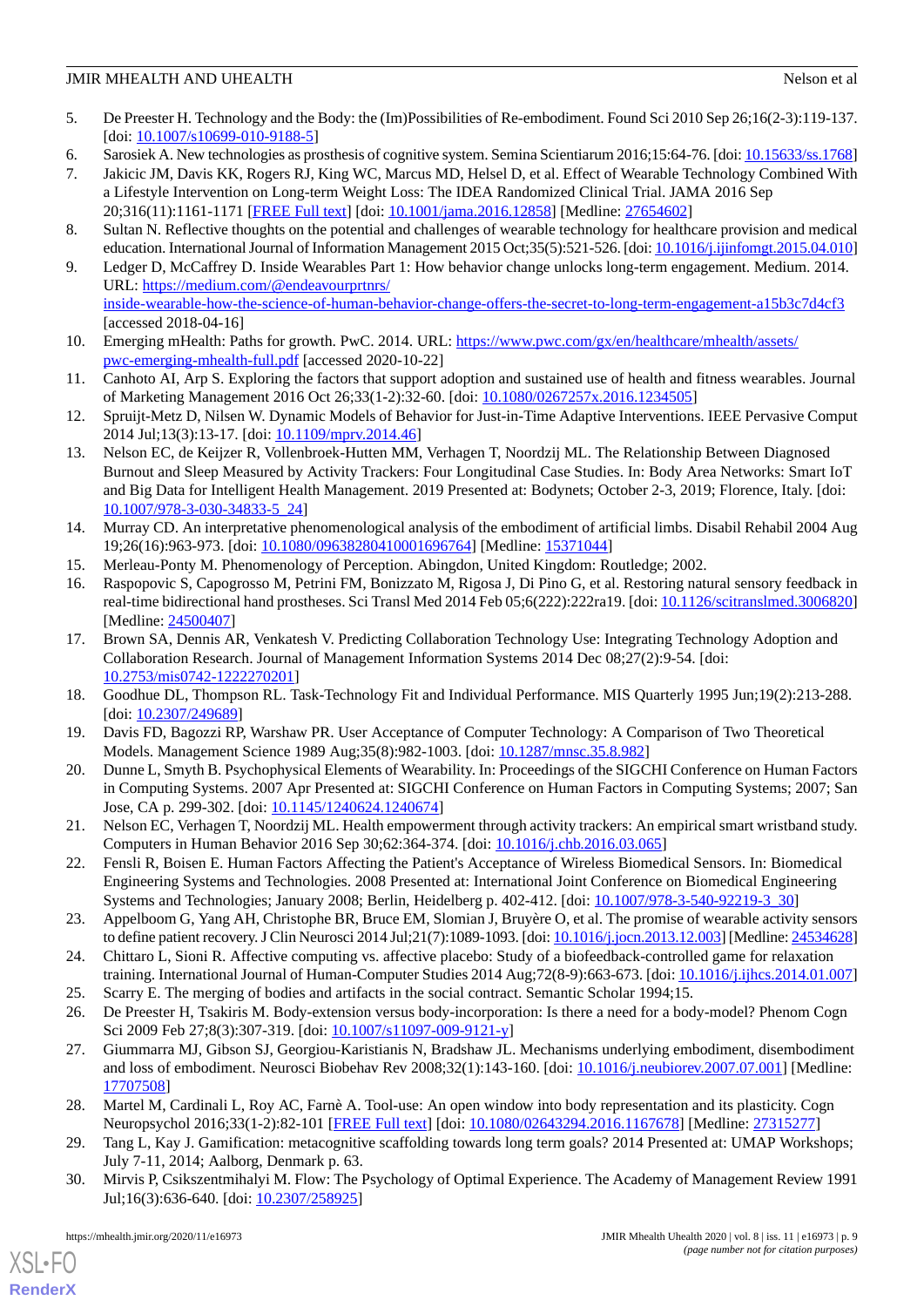- <span id="page-10-0"></span>31. Foster S, Esper S, Griswold W. From Competition to Metacognition: Designing Diverse, Sustainable Educational Games. In: Proceedings of the SIGCHI Conference on Human Factors in Computing Systems. 2013 Presented at: SIGCHI Conference on Human Factors in Computing Systems; 2013; Paris, France p. 99-108. [doi: [10.1145/2470654.2470669\]](http://dx.doi.org/10.1145/2470654.2470669)
- <span id="page-10-1"></span>32. Goehle G. Gamification and Web-based Homework. PRIMUS 2013 Mar;23(3):234-246. [doi: [10.1080/10511970.2012.736451\]](http://dx.doi.org/10.1080/10511970.2012.736451)
- 33. Sabourin J, Shores L, Mott B, Lester J. Predicting student self-regulation strategies in game-based learning environment. In: Intelligent Tutoring Systems. 2012 Presented at: International Conference on Intelligent Tutoring Systems; June; Berlin, Heidelberg p. 141-150. [doi: [10.1007/978-3-642-30950-2\\_19\]](http://dx.doi.org/10.1007/978-3-642-30950-2_19)
- <span id="page-10-3"></span><span id="page-10-2"></span>34. Ishikawa T, Fujiwara H, Imai O, Okabe A. Wayfinding with a GPS-based mobile navigation system: A comparison with maps and direct experience. Journal of Environmental Psychology 2008 Mar;28(1):74-82. [doi: [10.1016/j.jenvp.2007.09.002\]](http://dx.doi.org/10.1016/j.jenvp.2007.09.002)
- <span id="page-10-4"></span>35. Clark A. Natural-Born Cyborgs? In: Beynon M, Nehaniv CL, Dautenhahn K, editors. Cognitive Technology: Instruments of Mind. CT 2001. Lecture Notes in Computer Science. Berlin, Heidelberg: Springer; 2001:17-24.
- <span id="page-10-5"></span>36. Broughall N. Jawbone UP Move review. Techradar. 2014. URL: [https://www.techradar.com/reviews/gadgets/](https://www.techradar.com/reviews/gadgets/jawbone-up-move-1277383/review) [jawbone-up-move-1277383/review](https://www.techradar.com/reviews/gadgets/jawbone-up-move-1277383/review) [accessed 2019-03-06]
- <span id="page-10-6"></span>37. Brinkmann S. Methodological breaching experiments: Steps toward theorizing the qualitative interview. 2016 Jul 24;22(4):520-533. [doi: [10.1177/1354067X16650816\]](http://dx.doi.org/10.1177/1354067X16650816)
- <span id="page-10-7"></span>38. Smith JA, Jarman M, Osborn M. Doing Interpretative Phenomenological Analysis. In: Qualitative Health Psychology: Theories and Methods. Thousand Oaks, CA: SAGE Publications; 1999:218-240.
- <span id="page-10-8"></span>39. Creswell JD, Creswell JW. Research Design: Qualitative, Quantitative, and Mixed Methods Approaches. Thousand Oaks, CA: SAGE Publications; 2003.
- <span id="page-10-9"></span>40. Okazaki S, Mendez F. Perceived Ubiquity in Mobile Services. Journal of Interactive Marketing 2013 May;27(2):98-111. [doi: [10.1016/j.intmar.2012.10.001](http://dx.doi.org/10.1016/j.intmar.2012.10.001)]
- <span id="page-10-11"></span><span id="page-10-10"></span>41. Giorgi A. The Descriptive Phenomenological Psychological Method. J Phenomenol Psychol 2012;43(1):3-12. [doi: [10.1163/156916212x632934\]](http://dx.doi.org/10.1163/156916212x632934)
- 42. McHugh ML. Interrater reliability: the kappa statistic. Biochem Med 2012;22(3):276-282. [doi: [10.11613/bm.2012.031](http://dx.doi.org/10.11613/bm.2012.031)]

<span id="page-10-13"></span><span id="page-10-12"></span>43. Adawi M, Bragazzi NL, Argumosa-Villar L, Boada-Grau J, Vigil-Colet A, Yildirim C, et al. Translation and Validation of the Nomophobia Questionnaire in the Italian Language: Exploratory Factor Analysis. JMIR Mhealth Uhealth 2018 Jan 22;6(1):e24 [\[FREE Full text](https://mhealth.jmir.org/2018/1/e24/)] [doi: [10.2196/mhealth.9186\]](http://dx.doi.org/10.2196/mhealth.9186) [Medline: [29358161](http://www.ncbi.nlm.nih.gov/entrez/query.fcgi?cmd=Retrieve&db=PubMed&list_uids=29358161&dopt=Abstract)]

- <span id="page-10-14"></span>44. Oliver RL. A Cognitive Model of the Antecedents and Consequences of Satisfaction Decisions. Journal of Marketing Research 2018 Nov 28;17(4):460-469. [doi: [10.1177/002224378001700405\]](http://dx.doi.org/10.1177/002224378001700405)
- <span id="page-10-15"></span>45. Agarwal R. Individual acceptance of information technologies. In: Framing the Domains of IT Management: Projecting the Future...Through the Past. Cincinnati, OH: Pinnaflex Educational Resources; 2000:85-104.
- <span id="page-10-16"></span>46. Lee YH, Hsieh YC, Hsu CN. Adding Innovation Diffusion Theory to the Technology Acceptance Model: Supporting Employees' Intentions to use E-Learning Systems. 2011;14(4):124-137 [\[FREE Full text\]](https://www.jstor.org/stable/pdf/jeductechsoci.14.4.124.pdf)
- 47. Prattichizzo D, Chinello F, Pacchierotti C, Malvezzi M. Towards wearability in fingertip haptics: a 3-DoF wearable device for cutaneous force feedback. IEEE Trans Haptics 2013;6(4):506-516. [doi: [10.1109/TOH.2013.53\]](http://dx.doi.org/10.1109/TOH.2013.53) [Medline: [24808402](http://www.ncbi.nlm.nih.gov/entrez/query.fcgi?cmd=Retrieve&db=PubMed&list_uids=24808402&dopt=Abstract)]
- <span id="page-10-18"></span><span id="page-10-17"></span>48. van Lier HG, Oberhagemann M, Stroes JD, Enewoldsen NM, Pieterse ME, Schraagen JM, et al. Design Decisions for a Real Time, Alcohol Craving Study Using Physio- and Psychological Measures. In: Persuasive Technology: Development and Implementation of Personalized Technologies to Change Attitudes and Behaviors. 2017 Presented at: International Conference on Persuasive Technology; April 4-6, 2017; Amsterdam, The Netherlands p. 3-15. [doi: [10.1007/978-3-319-55134-0\\_1](http://dx.doi.org/10.1007/978-3-319-55134-0_1)]
- <span id="page-10-20"></span><span id="page-10-19"></span>49. Ajzen I. The theory of planned behaviour is alive and well, and not ready to retire: a commentary on Sniehotta, Presseau, and Araújo-Soares. Health Psychol Rev 2015;9(2):131-137. [doi: [10.1080/17437199.2014.883474](http://dx.doi.org/10.1080/17437199.2014.883474)] [Medline: [26209198\]](http://www.ncbi.nlm.nih.gov/entrez/query.fcgi?cmd=Retrieve&db=PubMed&list_uids=26209198&dopt=Abstract)
- <span id="page-10-21"></span>50. Fairclough SH. Fundamentals of physiological computing. Interacting with Computers 2009 Jan;21(1-2):133-145. [doi: [10.1016/j.intcom.2008.10.011](http://dx.doi.org/10.1016/j.intcom.2008.10.011)]
- <span id="page-10-22"></span>51. Higgins ET. Self-discrepancy: A theory relating self and affect. Psychological Review 1987;94(3):319-340. [doi: [10.1037/0033-295x.94.3.319\]](http://dx.doi.org/10.1037/0033-295x.94.3.319)
- <span id="page-10-23"></span>52. Koufaris M. Applying the technology acceptance model and flow theory to online consumer behavior. Information Systems Research 2002(1):205-223 [\[FREE Full text\]](https://www.jstor.org/stable/23011056?seq=1)
- <span id="page-10-24"></span>53. Vincent J. Emotional attachment and mobile phones. Know Techn Pol 2006 Mar;19(1):39-44. [doi: [10.1007/s12130-006-1013-7\]](http://dx.doi.org/10.1007/s12130-006-1013-7)
- 54. Kang H, Shin W, Tam L. Differential responses of loyal versus habitual consumers towards mobile site personalization on privacy management. Computers in Human Behavior 2016 Mar;56:281-288. [doi: [10.1016/j.chb.2015.11.013\]](http://dx.doi.org/10.1016/j.chb.2015.11.013)
- 55. Ho SY. The Attraction of Internet Personalization to Web Users. Electronic Markets 2006 Feb 1;16(1):41-50. [doi: [10.1080/10196780500491162\]](http://dx.doi.org/10.1080/10196780500491162)
- 56. van Lier HG, Pieterse ME, Garde A, Postel MG, de Haan HA, Vollenbroek-Hutten MM, et al. A standardized validity assessment protocol for physiological signals from wearable technology: Methodological underpinnings and an application to the E4 biosensor. Behav Res Methods 2020 Apr;52(2):607-629 [\[FREE Full text\]](http://europepmc.org/abstract/MED/31290128) [doi: [10.3758/s13428-019-01263-9\]](http://dx.doi.org/10.3758/s13428-019-01263-9) [Medline: [31290128](http://www.ncbi.nlm.nih.gov/entrez/query.fcgi?cmd=Retrieve&db=PubMed&list_uids=31290128&dopt=Abstract)]

[XSL](http://www.w3.org/Style/XSL)•FO **[RenderX](http://www.renderx.com/)**